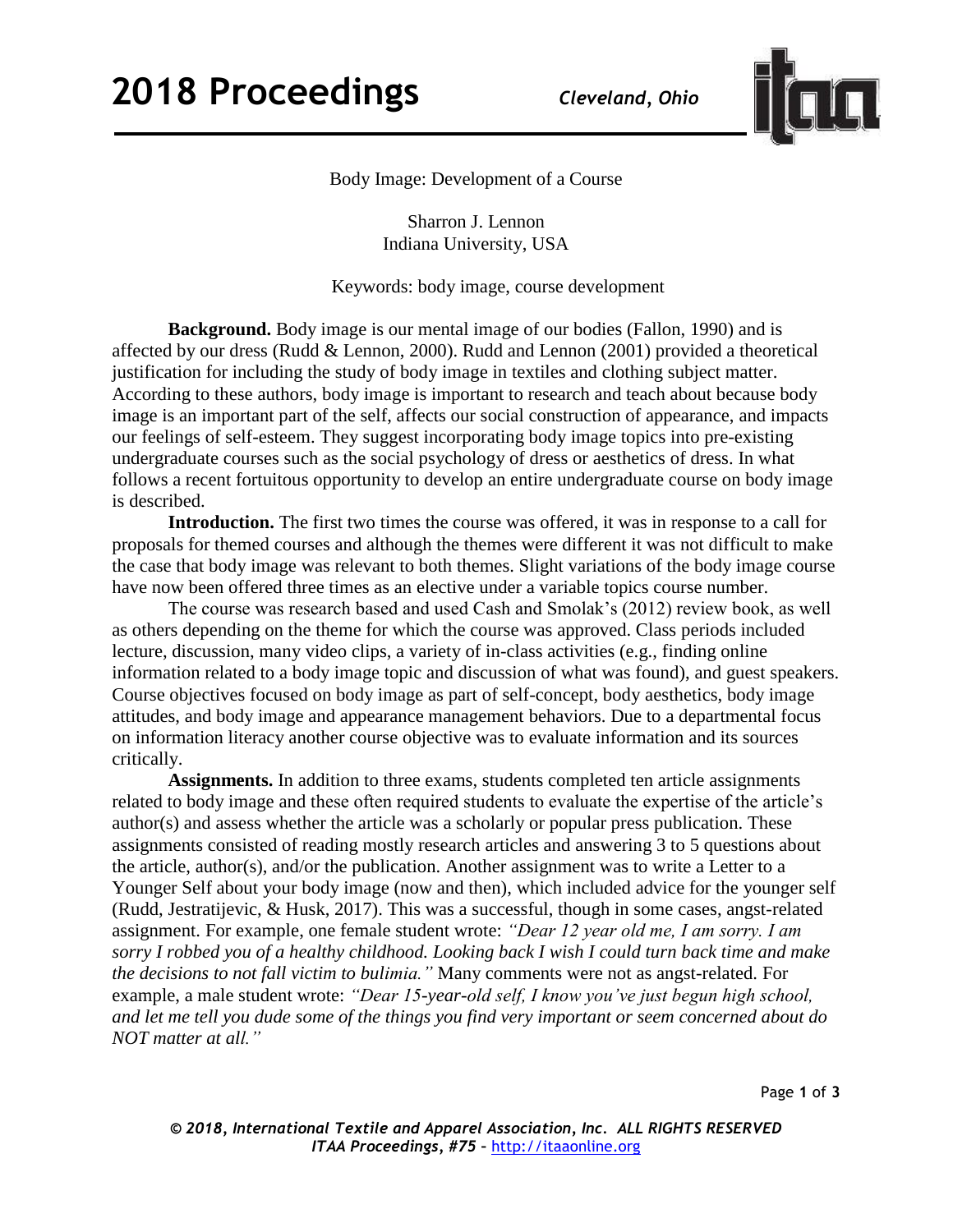Students also completed two Body Image Interviews. They were provided questions to ask and were instructed not to interview a female college student. Based on the responses to the interview questions students wrote their evaluation of the interviewee's body image in a 2-page paper in which they also addressed how interview responses compared with research findings from the textbook (e.g., body image of men, of adolescents). An example from a female student's interview with a male college student: *"His opinion of the cultural ideal of men aligns with the ideal we discussed in class. He does not seem to be as affected by self-serving bias as men are expected to be. He has a high level of body dissatisfaction, but he is not driven to the point of an eating disorder because he still eats well. His drive for muscularity is moderately high, but not extreme because he still does not lift weights very often. The textbook says that body image improves with aging, but so far my interviewee's body image has become worse as he has aged. However, like the textbook says, he compares himself to when he was younger which is the more common comparison role model for men. Also relating to findings in the textbook, health and fitness are important to his body image."*

Research clearly demonstrates that men's and women's body image are quite different, such that women are primarily concerned with weight and shape, while men are primarily concerned with muscles and strength. Such differences are also quite apparent from reading the Letter to a Younger Self project and the Body Image Interview projects.

In the final course project students content analyzed media messages from the fashion and beauty industries. Then they presented their content analysis results and described a program they would develop for a specific population (e.g., children, teen girls) that promotes healthy body image. One team analyzed diet ads in teen and young adult magazines. Their idea for a program was to plan a Body Image Day at the local high school. Activities they planned included Spirit Day (everyone would wear bright colors to support body confidence), photo projects that illustrate body confidence, and showing both male and female students the diet ads and asking them to discuss how the ads might affect female classmates' body image. A final activity was to write a petition to a magazine to ask that more ads be included promoting positive body image.

**Changes moving forward.** Students often ask questions that are difficult to answer and not related to published research. For example, what does it feel like (subjectively) to have an eating disorder? Does it hurt? Do people with eating disorders feel physical pain? To deal with these and similar questions, it has been helpful to have guest speakers from the health center who have treated clients with eating disorders.

Unfortunately, few students have provided course evaluations. So moving forward, I plan to collect student feedback specifically on guest speakers and on the course projects during class time. Furthermore, the letters to a younger self project and the body image interview projects provide a wealth of information that could be data for a research project. So also I plan to submit these projects for IRB approval to assess learning, as well as, body image memories.

Page **2** of **3**